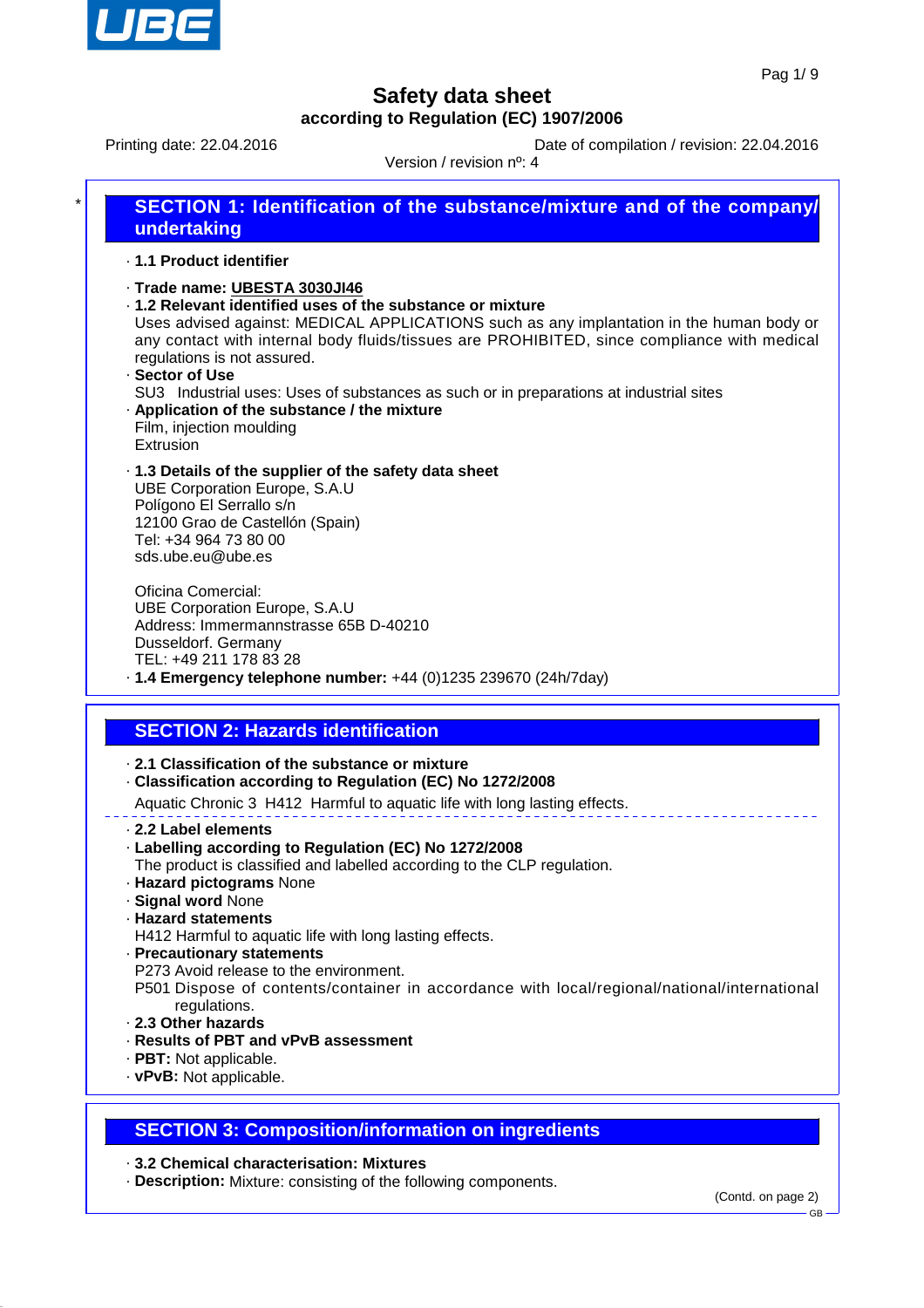

Printing date: 22.04.2016 **Date of compilation / revision: 22.04.2016** 

Version / revision nº: 4

**Trade name: UBESTA 3030JI46**

|                            | · Dangerous components:                                                                   |         |  |  |  |
|----------------------------|-------------------------------------------------------------------------------------------|---------|--|--|--|
|                            | CAS: 148348-12-3 2-hexyldecyl p-hydroxybenzoate                                           | < 25%   |  |  |  |
|                            | ELINCS: 415-380-7 4 Aquatic Chronic 2, H411                                               |         |  |  |  |
| · Non dangerous components |                                                                                           |         |  |  |  |
|                            | 24937-16-4 Polyamide 12                                                                   | $>60\%$ |  |  |  |
|                            | Impact modifier                                                                           | 12%     |  |  |  |
|                            | <b>Others</b>                                                                             | $< 1\%$ |  |  |  |
|                            | - Additional information: For the wording of the listed risk phrases refer to section 16. |         |  |  |  |

### **SECTION 4: First aid measures**

· **4.1 Description of first aid measures**

#### · **General information:**

Immediately remove any clothing soiled by the product. Take affected persons out into the fresh air. Seek medical treatment.

#### · **After inhalation:**

If exposed to vapors from heating and molding material , remove to fresh air .

If symptoms, coughing and discomfort in nose and throat remain, get medical attention.

#### · **After skin contact:**

Immediately wash with water and soap and rinse thoroughly.

- If redness, itching or burning sensation develops, get medical attention.
- After contact with the molten product, cool rapidly with cold water.

Do not pull solidified product off the skin.

Seek medical treatment.

#### · **After eye contact:**

Immediately flush exposed area with copious amounts of water for at least 15 minutes. If redness, itching or burning sensation develops, do not rub eyes and immediately get medical attention.

#### · **After swallowing:**

Rinse out mouth and then drink plenty of water. Do not induce vomiting; call for medical help immediately.

- · **4.2 Most important symptoms and effects, both acute and delayed** At molding state, expected to cause burns to skin. Irreversible dermatitis will occur if you do not wash affected skin immediately and thoroughly.
- · **4.3 Indication of any immediate medical attention and special treatment needed** No specific treatment information is available. Symptomatic treatment is advisable

### **SECTION 5: Firefighting measures**

- · **5.1 Extinguishing media**
- · **Suitable extinguishing agents:**
- **Water** Fire-extinguishing powder Carbon dioxide

Use fire extinguishing methods suitable to surrounding conditions.

- · **For safety reasons unsuitable extinguishing agents:** Not known
- · **5.2 Special hazards arising from the substance or mixture**
- In case of fire, the following can be released: Carbon monoxide (CO)

Carbon Dioxide (CO2)

(Contd. on page 3)

GB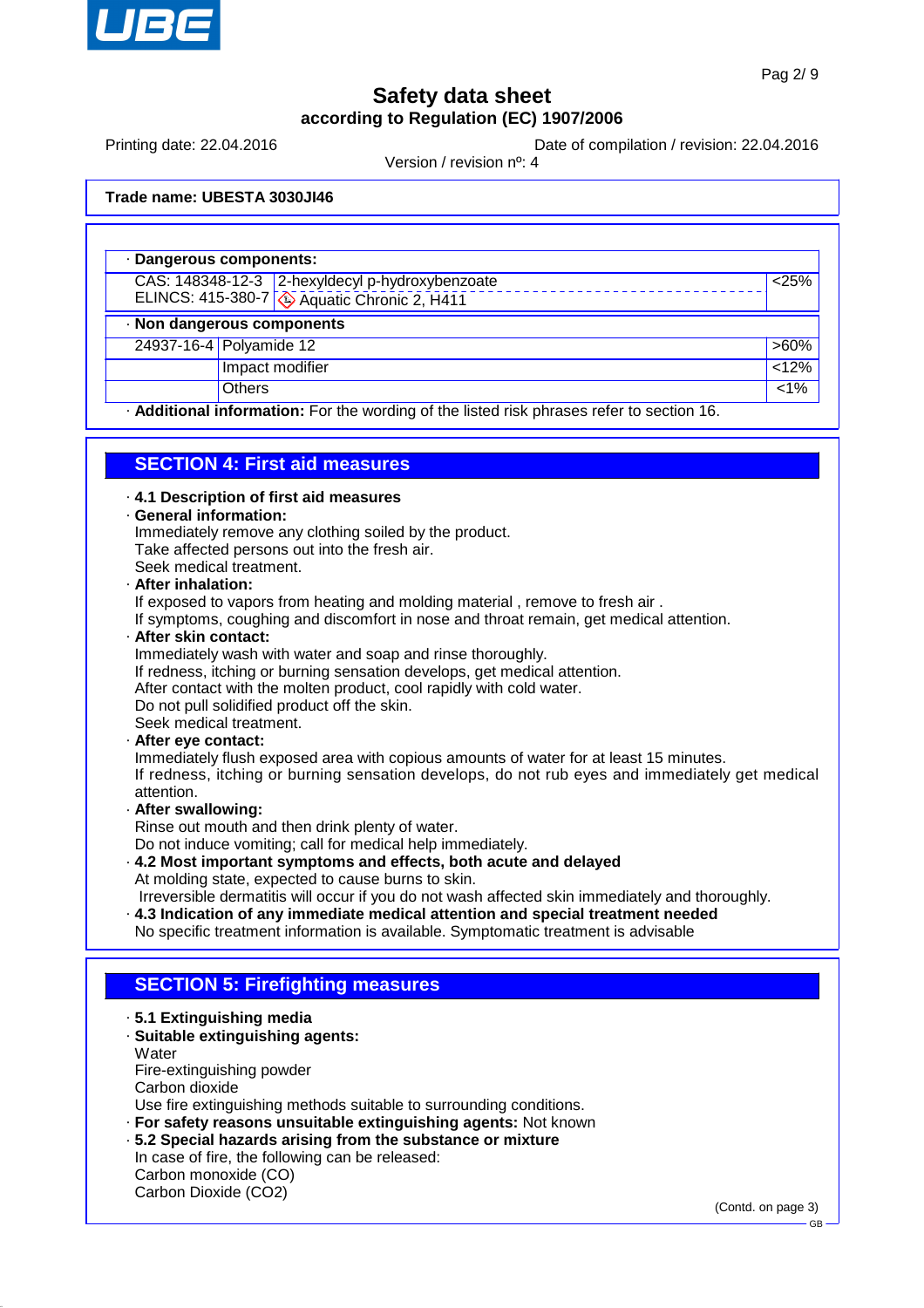

Printing date: 22.04.2016 **Date of compilation / revision: 22.04.2016** 

Version / revision nº: 4

**Trade name: UBESTA 3030JI46**

Under certain fire conditions, traces of other toxic gases cannot be excluded, e.g.: Hydrogen cyanide (HCN) Ammonia (NH3)

- · **5.3 Advice for firefighters**
- · **Protective equipment:** Firefighters should wear appropriate protective equipment Wear self-contained respiratory protective device.
- · **Additional information**

Cool endangered receptacles with water spray.

Collect contaminated fire fighting water separately. It must not enter the sewage system.

### **SECTION 6: Accidental release measures**

· **6.1 Personal precautions, protective equipment and emergency procedures** Stop leak if you can do so without risk Remove combustible materials Ensure adequate ventilation Use personal protective equipment as indicated in paragraph 8 · **6.2 Environmental precautions:** Do not allow product to reach sewage system or any water course. Inform respective authorities in case of seepage into water course or sewage system. Do not allow to enter sewers/ surface or ground water. · **6.3 Methods and material for containment and cleaning up:** Sweep up to prevent slipping on polymer pellets Send for recovery or disposal in suitable receptacles. Dispose contaminated material as waste according to item 13.

· **6.4 Reference to other sections** See Section 7 for information on safe handling. See Section 8 for information on personal protection equipment. See Section 13 for disposal information.

### **SECTION 7: Handling and storage**

· **7.1 Precautions for safe handling** Keep away from foodstuffs, beverages and feed. Immediately remove all soiled and contaminated clothing Wash hands before breaks and at the end of work. Do not eat, drink, smoke or sniff while working. molten state: Avoid skin contact with the liquefied material. Avoid breathing dust/fume/vapours.

- · **Information about fire and explosion protection:** Protect against electrostatic charges.
- · **7.2 Conditions for safe storage, including any incompatibilities**
- · **Storage:**
- · **Requirements to be met by storerooms and receptacles:** Store in cool, dry conditions in well sealed receptacles.
- · **Information about storage in one common storage facility:** Not required.
- · **Further information about storage conditions:** Protect from heat and direct sunlight.
- · **7.3 Specific end use(s)**

No further relevant information available.

(Contd. on page 4)

GB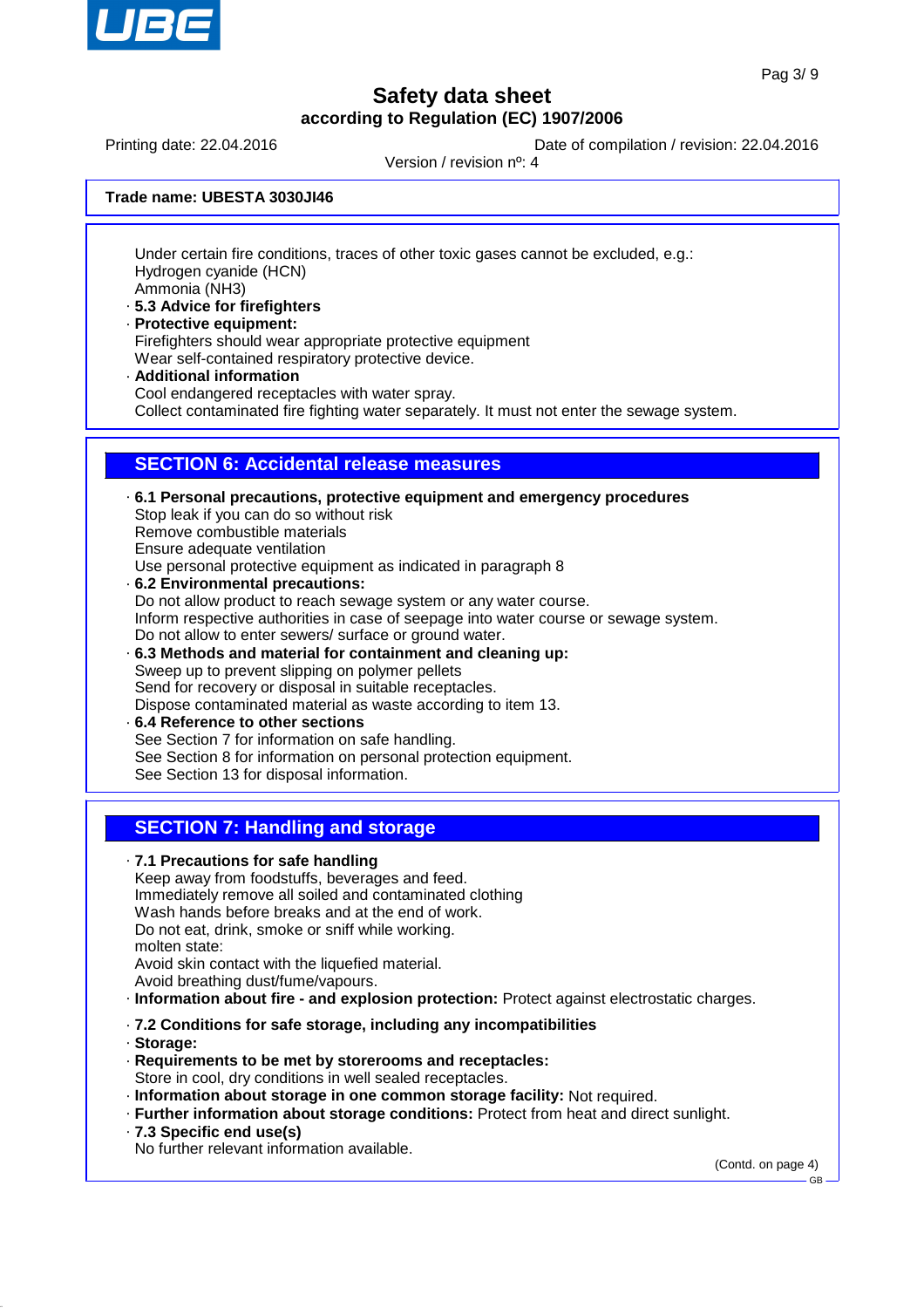

Printing date: 22.04.2016 **Date of compilation / revision: 22.04.2016** 

Version / revision nº: 4

**Trade name: UBESTA 3030JI46**

See item 1.2

#### **SECTION 8: Exposure controls/personal protection** · **Additional information about design of technical facilities:** Adequate ventilation should be maintained at handing. Additionally, local exhaust ventilation recommended at molding process. · **8.1 Control parameters** · **Ingredients with limit values that require monitoring at the workplace:** The product does not contain any relevant quantities of materials with critical values that have to be monitored at the workplace. · **DNEL (workers)** Not available · **DNEL (general population)** Not available · **Additional information:** The lists valid during the making were used as basis. · **8.2 Exposure controls** · **Personal protective equipment:** · **General protective and hygienic measures:** Wash hands before breaks and at the end of work. In accordance with Directive 89/686/EEC on personal protective equipment · **Respiratory protection:** Not necessary if room is well-ventilated. Unnecessary under normal processing Melted state: Wear a respirator conforming to EN140 at least with Type A filter. · **Protection of hands:** Melted state: Heat protection gloves The glove material has to be impermeable and resistant to the product/ the substance/ the preparation. Due to missing tests no recommendation to the glove material can be given for the product/ the preparation/ the chemical mixture. Selection of the glove material on consideration of the penetration times, rates of diffusion and the degradation · **Material of gloves** The selection of the suitable gloves does not only depend on the material, but also on further marks of quality and varies from manufacturer to manufacturer. As the product is a preparation of several substances, the resistance of the glove material can not be calculated in advance and has therefore to be checked prior to the application. · **Eye protection:** Safety goggles should be worn. At treating hot polymer or molding, face shield should be recommended · **Skin and body protection:** Protective work clothing · **Limitation and supervision of exposure into the environment** Prevent the material from spreading into the environment.

(Contd. on page 5)

GB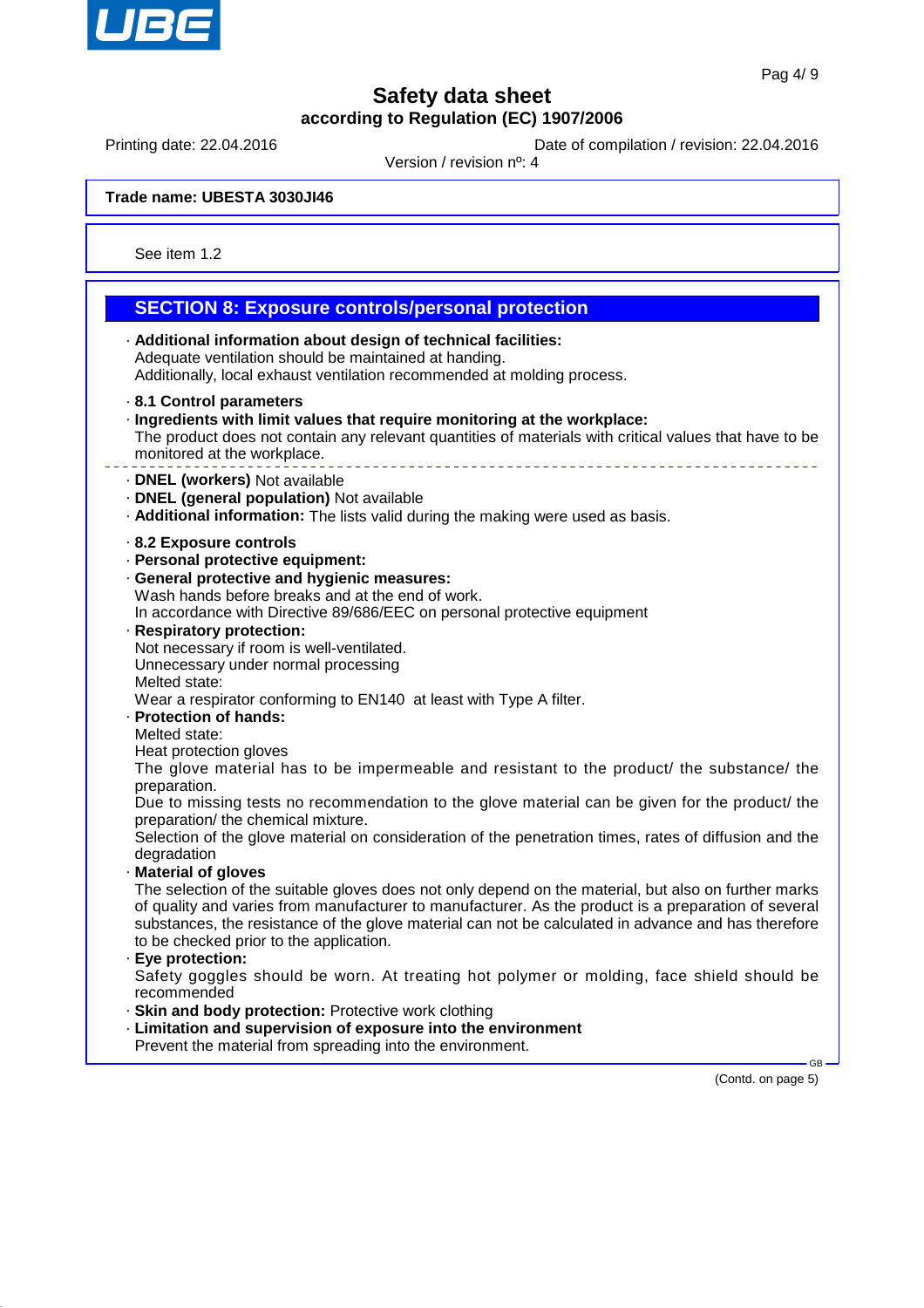

Printing date: 22.04.2016 Date of compilation / revision: 22.04.2016

Version / revision nº: 4

**Trade name: UBESTA 3030JI46**

| <b>SECTION 9: Physical and chemical properties</b>                     |                                                |  |  |  |
|------------------------------------------------------------------------|------------------------------------------------|--|--|--|
| . 9.1 Information on basic physical and chemical properties            |                                                |  |  |  |
| · General Information                                                  |                                                |  |  |  |
| · Appearance:                                                          |                                                |  |  |  |
| Form:<br>Colour:                                                       | <b>Pellets</b><br>White                        |  |  |  |
| · Odour:                                                               | Light                                          |  |  |  |
| · Odour threshold:                                                     | Not applicable                                 |  |  |  |
| · pH-value:                                                            | 6.3 ethanol/wat (Dangerous component)          |  |  |  |
| Change in condition                                                    |                                                |  |  |  |
| <b>Melting point/Melting range:</b>                                    | Not determined for mixture.                    |  |  |  |
| <b>Boiling point/Boiling range:</b>                                    | Not determined for mixture.                    |  |  |  |
| · Flash point:                                                         | 224 °C (open cup) (Dangerous component)        |  |  |  |
| · Flammability (solid, gaseous):                                       | Not determined for mixture.                    |  |  |  |
| · Ignition temperature                                                 |                                                |  |  |  |
| <b>Decomposition temperature:</b>                                      | Not determined for mixture.                    |  |  |  |
| · Self-igniting:                                                       | Not determined for mixture.                    |  |  |  |
| · Danger of explosion:                                                 | Not determined for mixture.                    |  |  |  |
| · Explosion limits:                                                    |                                                |  |  |  |
| Lower:                                                                 | Not determined.                                |  |  |  |
| Upper:                                                                 | Not determined.                                |  |  |  |
| · Oxidising properties                                                 | Not determined for mixture.                    |  |  |  |
| · Vapour pressure:                                                     | Not applicable because it is a solid mixture   |  |  |  |
| · Density:                                                             | Not determined.                                |  |  |  |
| · Vapour density at 20 °C                                              | 12.6 g/cm <sup>3</sup> ((Dangerous component)) |  |  |  |
| · Evaporation rate                                                     | Not applicable because it is a solid mixture   |  |  |  |
| · Solubility in / Miscibility with                                     |                                                |  |  |  |
| water:                                                                 | Insoluble.                                     |  |  |  |
| · Partition coefficient (n-octanol/water): Not determined for mixture. |                                                |  |  |  |
| · Viscosity:                                                           |                                                |  |  |  |
| Dynamic at 40 °C:                                                      | 520 mPas (Dangeros component)                  |  |  |  |
| Kinematic:                                                             | Not applicable because it is a solid mixture   |  |  |  |
| · 9.2 Other information                                                | No further relevant information available.     |  |  |  |

### **SECTION 10: Stability and reactivity**

· **10.1 Reactivity** 148348-12-3 2-Hexydecyl- p-hydroxybenzoate: Risk of ignition contact with oxidizing agent.

- · **10.2 Chemical stability** The product is stable if stored and handled as prescribed/indicated
- · **Thermal decomposition / conditions to be avoided:** Stable at environment temperature.

No decomposition if used and stored according to specifications.

· **10.3 Possibility of hazardous reactions** No dangerous reactions known.

(Contd. on page 6)

GB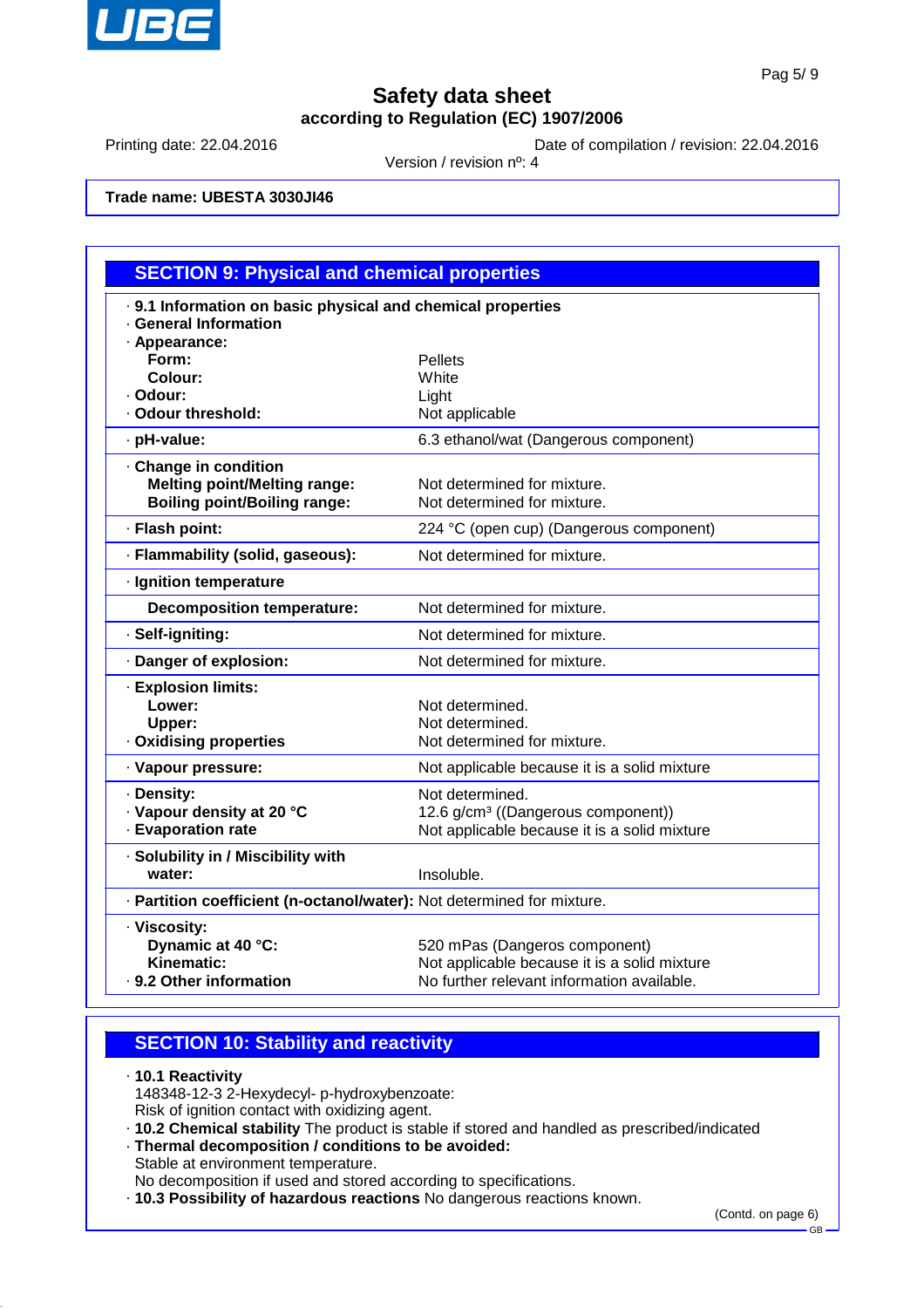

Printing date: 22.04.2016 **Date of compilation / revision: 22.04.2016** 

Version / revision nº: 4

**Trade name: UBESTA 3030JI46**

· **10.4 Conditions to avoid** Avoid heat, flames, sparks and other sources of ignition. Avoid high temperature

- · **10.5 Incompatible materials:** Oxidizing agents, acids, bases and reactive agents.
- · **10.6 Hazardous decomposition products:** Carbon monoxide Carbon dioxide Hydrogen cyanide (prussic acid) Ammonia

### **SECTION 11: Toxicological information**

· **11.1 Information on toxicological effects**

· **Acute toxicity** Based on available data, the classification criteria are not met.

#### · **LD/LC50 values relevant for classification:**

#### **148348-12-3 2-hexyldecyl p-hydroxybenzoate**

Oral LD50 >2000 mg/kg (rat)

Dermal LD50  $\vert$  >2000 mg/kg (rat)

· **Primary irritant effect:** · **Skin corrosion/irritation** 148348-12-3 2-Hexydecyl- p-hydroxybenzoate: Rabbit, undiluted, 0.5 mL, 4 hours semi-occluded application test (ECC) : Not classified · **Serious eye damage/irritation** 148348-12-3 2-Hexydecyl- p-hydroxybenzoate: Rabbit, undiluted,0.1 mL (ECC) : Not classified · **Respiratory or skin sensitisation** Not determined for mixture. 148348-12-3 2-Hexydecyl- p-hydroxybenzoate: Skin sensitizing (Guinea pig maximization test) · **Other information (about experimental toxicology):** Aspiration hazard: No further relevant information available. · **Acute effects (acute toxicity, irritation and corrosivity)** STOT-single exposure: Not available No further relevant information available. · **Repeated dose toxicity** 148348-12-3 2-Hexydecyl- p-hydroxybenzoate: Oral, Rat, 28 days repeated dose oral toxicity test : NOAEL = 1000 mg/kg · **CMR effects (carcinogenity, mutagenicity and toxicity for reproduction)** 148348-12-3 2-Hexydecyl- p-hydroxybenzoate: Ames test: Negative Chromosome aberration test: Negative · **Germ cell mutagenicity** Based on available data, the classification criteria are not met. · **Carcinogenicity** Based on available data, the classification criteria are not met. · **Reproductive toxicity** Based on available data, the classification criteria are not met. · **STOT-single exposure** Based on available data, the classification criteria are not met. · **STOT-repeated exposure** Based on available data, the classification criteria are not met. · **Aspiration hazard** Based on available data, the classification criteria are not met.

(Contd. on page 7)

GB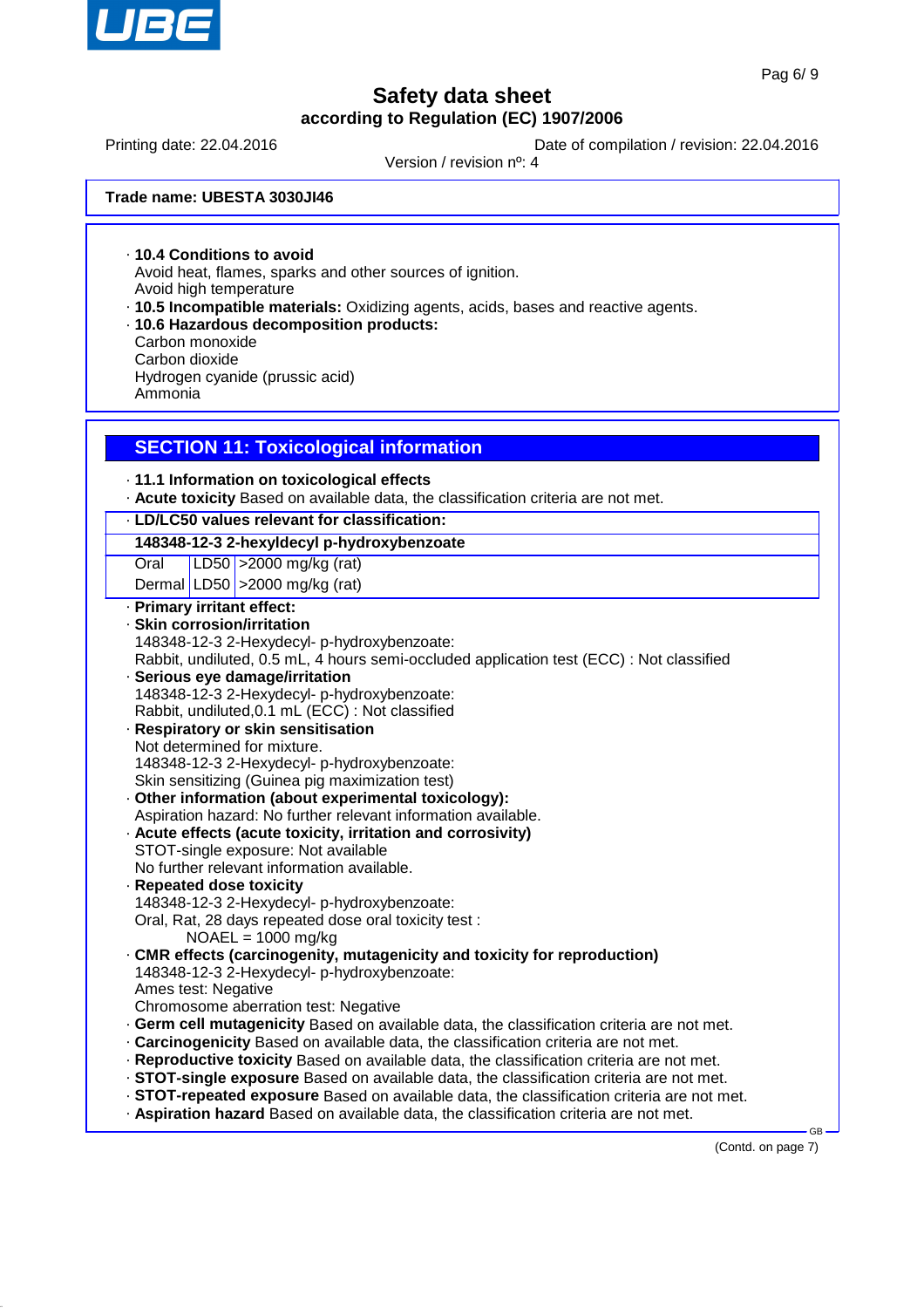

Printing date: 22.04.2016 **Date of compilation / revision: 22.04.2016** 

Version / revision nº: 4

**Trade name: UBESTA 3030JI46**

|                                                   | <b>SECTION 12: Ecological information</b>                                                                                                              |  |  |  |  |
|---------------------------------------------------|--------------------------------------------------------------------------------------------------------------------------------------------------------|--|--|--|--|
| · 12.1 Toxicity                                   |                                                                                                                                                        |  |  |  |  |
| · Aquatic toxicity:                               |                                                                                                                                                        |  |  |  |  |
|                                                   | 148348-12-3 2-hexyldecyl p-hydroxybenzoate                                                                                                             |  |  |  |  |
| EC 50 (3h)                                        | >100 mg/L (sludge) (respiration inhibition test)                                                                                                       |  |  |  |  |
|                                                   | EC50 (48 h) $ >$ 30 mg/l (daphnia magna)                                                                                                               |  |  |  |  |
| IC50 (72h)                                        | 1.9 mg/L (algae)                                                                                                                                       |  |  |  |  |
|                                                   | LC50 (96 h) $ >$ 30 mg/l (rainbow trout)                                                                                                               |  |  |  |  |
|                                                   | NOEC(21d) 0.0057 mg/L (daphnia magna) (reproduction test)                                                                                              |  |  |  |  |
|                                                   | · 12.2 Persistence and degradability                                                                                                                   |  |  |  |  |
|                                                   | Not determined for mixture.                                                                                                                            |  |  |  |  |
|                                                   | 148348-12-3 2-Hexydecyl- p-hydroxybenzoate:                                                                                                            |  |  |  |  |
|                                                   | CO2 evolution test (OECD301B) : 6 % (28 days)                                                                                                          |  |  |  |  |
| Not easily biodegradable                          | · 12.3 Bioaccumulative potential No further relevant information available.                                                                            |  |  |  |  |
|                                                   | . 12.4 Mobility in soil No further relevant information available.                                                                                     |  |  |  |  |
| · Ecotoxical effects:                             |                                                                                                                                                        |  |  |  |  |
| · Remark: Harmful to fish                         |                                                                                                                                                        |  |  |  |  |
|                                                   | · Additional ecological information:                                                                                                                   |  |  |  |  |
| · General notes:                                  | Water hazard class 2 (German Regulation) (Self-assessment): hazardous for water                                                                        |  |  |  |  |
|                                                   | Do not allow product to reach ground water, water course or sewage system.                                                                             |  |  |  |  |
|                                                   | Danger to drinking water if even small quantities leak into the ground.                                                                                |  |  |  |  |
|                                                   | Harmful to aquatic organisms                                                                                                                           |  |  |  |  |
|                                                   | · 12.5 Results of PBT and vPvB assessment                                                                                                              |  |  |  |  |
| · PBT: Not applicable.<br>· vPvB: Not applicable. |                                                                                                                                                        |  |  |  |  |
|                                                   | · 12.6 Other adverse effects                                                                                                                           |  |  |  |  |
|                                                   | Toxic to aquatic organisms, may cause long-term adverse effects in the aquatic environment                                                             |  |  |  |  |
|                                                   |                                                                                                                                                        |  |  |  |  |
|                                                   |                                                                                                                                                        |  |  |  |  |
|                                                   | <b>SECTION 13: Disposal considerations</b>                                                                                                             |  |  |  |  |
|                                                   | · 13.1 Waste treatment methods                                                                                                                         |  |  |  |  |
| · Recommendation                                  |                                                                                                                                                        |  |  |  |  |
|                                                   | Chemical residues generally count as special waste                                                                                                     |  |  |  |  |
|                                                   | Disposal must be made according to official regulations.<br>Must not be disposed together with household garbage. Do not allow product to reach sewage |  |  |  |  |
| system.                                           |                                                                                                                                                        |  |  |  |  |
|                                                   | · Uncleaned packaging:                                                                                                                                 |  |  |  |  |
| · Recommendation:                                 |                                                                                                                                                        |  |  |  |  |
|                                                   | Packaging may contain residues of the product and should be treated accordingly.                                                                       |  |  |  |  |
|                                                   |                                                                                                                                                        |  |  |  |  |
|                                                   |                                                                                                                                                        |  |  |  |  |
|                                                   | <b>SECTION 14: Transport information</b>                                                                                                               |  |  |  |  |
| $\cdot$ 14.1 UN-Number                            |                                                                                                                                                        |  |  |  |  |
| · ADR, ADN, IMDG, IATA                            | None                                                                                                                                                   |  |  |  |  |
|                                                   | (Contd. on page 8)                                                                                                                                     |  |  |  |  |
|                                                   | GB-                                                                                                                                                    |  |  |  |  |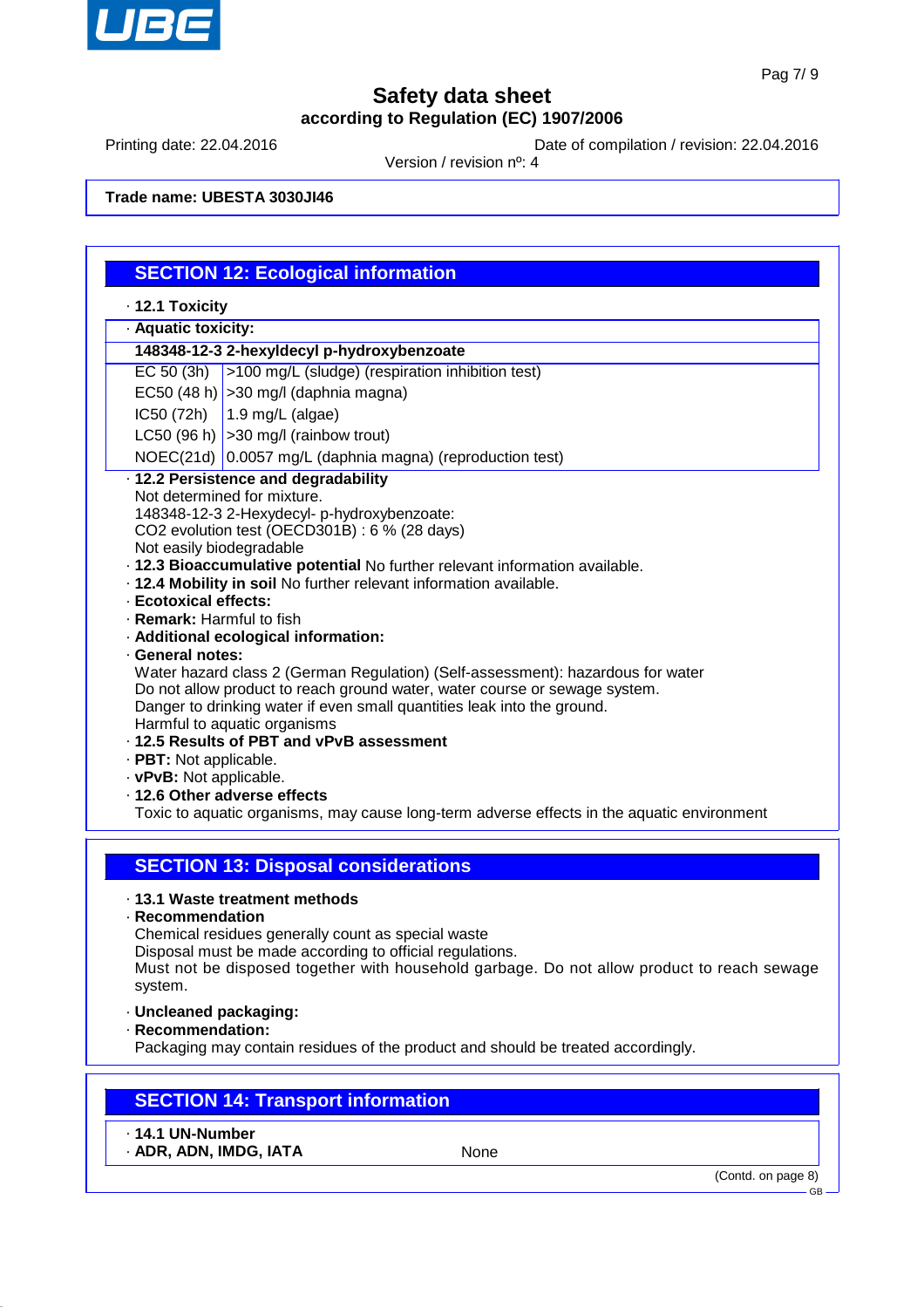

Printing date: 22.04.2016 **Date of compilation / revision: 22.04.2016** 

Version / revision nº: 4

**Trade name: UBESTA 3030JI46**

| · 14.2 UN proper shipping name<br>· ADR, ADN, IMDG, IATA                     | None                        |
|------------------------------------------------------------------------------|-----------------------------|
| · 14.3 Transport hazard class(es)                                            |                             |
| · ADR, ADN, IMDG, IATA<br>· Class                                            | None                        |
| · 14.4 Packing group<br>· ADR, IMDG, IATA                                    | None                        |
| . 14.5 Environmental hazards:<br>· Marine pollutant:                         | No.                         |
| · 14.6 Special precautions for user                                          | Not applicable.             |
| · 14.7 Transport in bulk according to Annex II<br>of Marpol and the IBC Code | Not applicable.             |
| · Transport/Additional information:                                          | Not classification assigned |
| · UN "Model Regulation":                                                     | None                        |

### **SECTION 15: Regulatory information**

· **15.1 Safety, health and environmental regulations/legislation specific for the substance or mixture**

No further relevant information available.

· **15.2 Chemical safety assessment:**

For the mixture:

A Chemical Safety Assessment has not been carried out.

### **SECTION 16: Other information**

This information is based on our present knowledge. However, this shall not constitute a guarantee for any specific product features and shall not establish a legally valid contractual relationship.

· **Relevant phrases**

H411 Toxic to aquatic life with long lasting effects.

- · **Training hints** Workers don't need to have an specific training to handle the substance.
- · **Department issuing MSDS:** Product Liability
- · **Contact:** Contact with business unit for any issue related to the safety data sheet
- · **Abbreviations and acronyms:**
- ADR: Accord européen sur le transport des marchandises dangereuses par Route (European Agreement concerning the International Carriage of Dangerous Goods by Road) IMDG: International Maritime Code for Dangerous Goods IATA: International Air Transport Association GHS: Globally Harmonised System of Classification and Labelling of Chemicals EINECS: European Inventory of Existing Commercial Chemical Substances ELINCS: European List of Notified Chemical Substances CAS: Chemical Abstracts Service (division of the American Chemical Society) DNEL: Derived No-Effect Level (REACH) PNEC: Predicted No-Effect Concentration (REACH) LC50: Lethal concentration, 50 percent LD50: Lethal dose, 50 percent PBT: Persistent, Bioaccumulative and Toxic
- vPvB: very Persistent and very Bioaccumulative

Aquatic Chronic 2: Hazardous to the aquatic environment - Chronic Hazard, Category 2

(Contd. on page 9)

GB